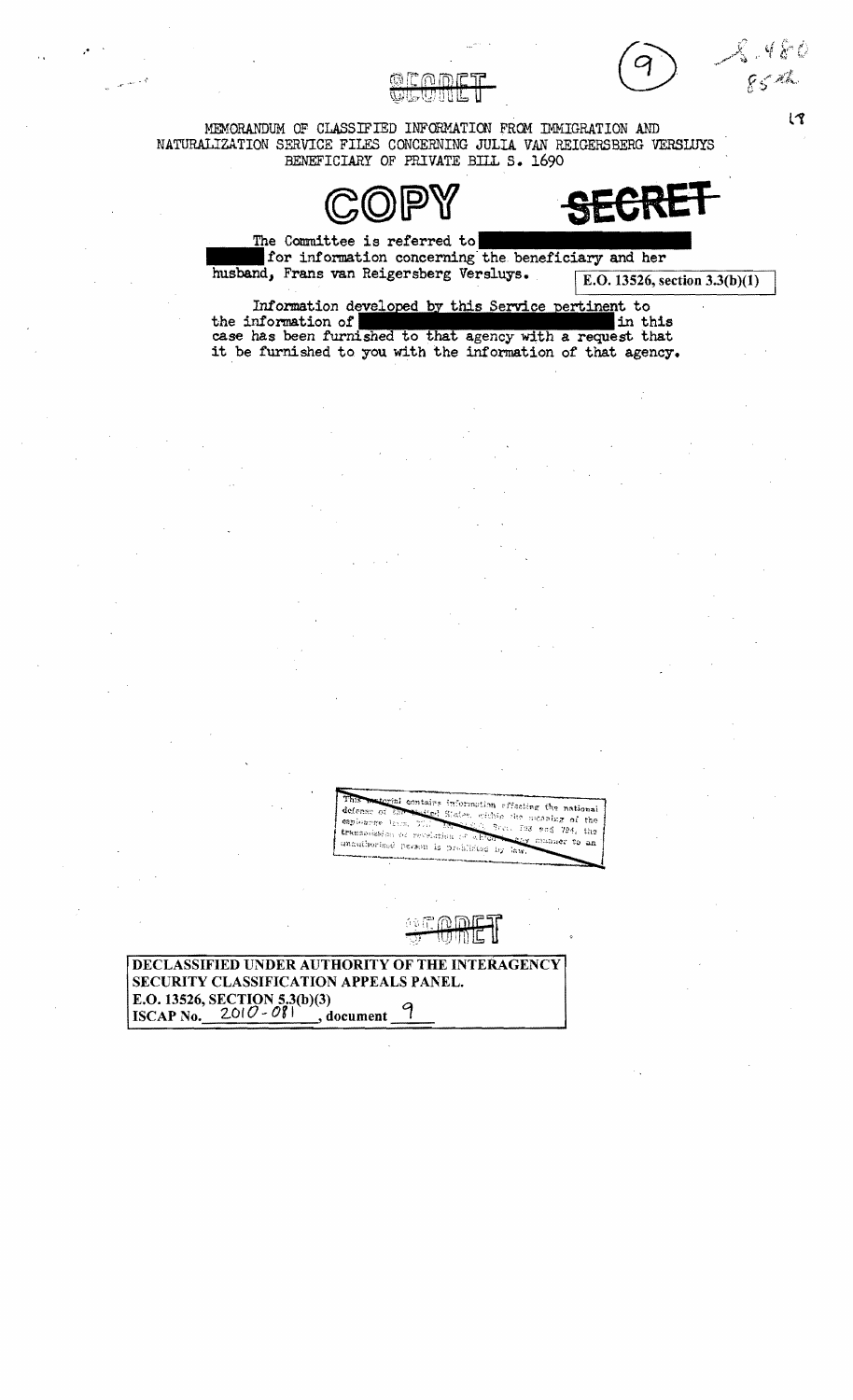MEMORANDUM

SUBJECT: VAN REIGERSBERG VERSIDYS, Julia

1. One Julia VAN REIGERSBERG VERSLUYS, who may possibly be identical with the subject of the request, habitually received high level Spanish officials when they went to Tangier, Morocco, from Tetuan, Spanish Morocco, according to a report dated January 1951 |美七 was believed that Subject might be an informant for the Intelligence Service. E.O. 13526, section  $3.3(b)(1)$ 

 $\frac{4.7834}{5.1690}$ 

2. Information dated 30 July 1945 indicated that Baron REIGERSEERT VERSLUYS, who may be identical with Subject's husband, was arrested in Wice, France, by the United States Army Counter Intelligence Corps in late September 1944 on suspicion of having SD (German Security Service of State and Party) connections; however, no charges could be substantiated against him and he was released in October 1944. E.O. 13526, section  $3.3(b)(1)$ 

 $3.$  A report dated  $8$  May 1948 indicated that Franz REIGERSBERG VERSLUYS, who also may be identical with Subject's husband, had been suspected of smuggling currency and political propaganda pamphlets (type not indicated) on his frequent trips to Tangier, Casablanca (French Morocco) and Madrid, Spain, presumably while residing in Lisbon, Fortugel. VERSLUYS was described as a teacher of languages and as one of the suspicious contacts of Sonya Paula CAMARGO, an employee in the Spanish Embassy in Lisbon, and suspected of contraband dealings in currencies and automobiles. CAMARCAO has also been suspected of Intelligence activities.

4. The Immigration and Naturalization Service has requested that the following information, which was developed by that Service, be furnished..

(a) In a sworn statement Julia van REIGERSERRO VERSIUYS indicated the following:

> In 1939 she returned to Spain from Holland, accompanied by her husband, Frans van REICERSBERG VERSLUYS, who promotly returned to Holland, He was arrested in 1940 by the Germans in Warsaw, Poland, spent fourteen months in prison, and then joined his wife in Madrid, Spain. They resided in small towns near Lishon, Portugal, from the latter part of 1941 to the middle of June 1942.

In 1943 they resumed residence in Madrid. Her husband made a one-month trip to Barcelona, Spain, during September 1944 and a trip to Lisbon, Portugal, early in 1945 to sell glassware and crystal for a Barcelona factory. She knows of no trips to Mice, France, in 1944, but noted that Mice is only about thirty minutes via sirplane from Barcelona.

<u>aranc</u>e